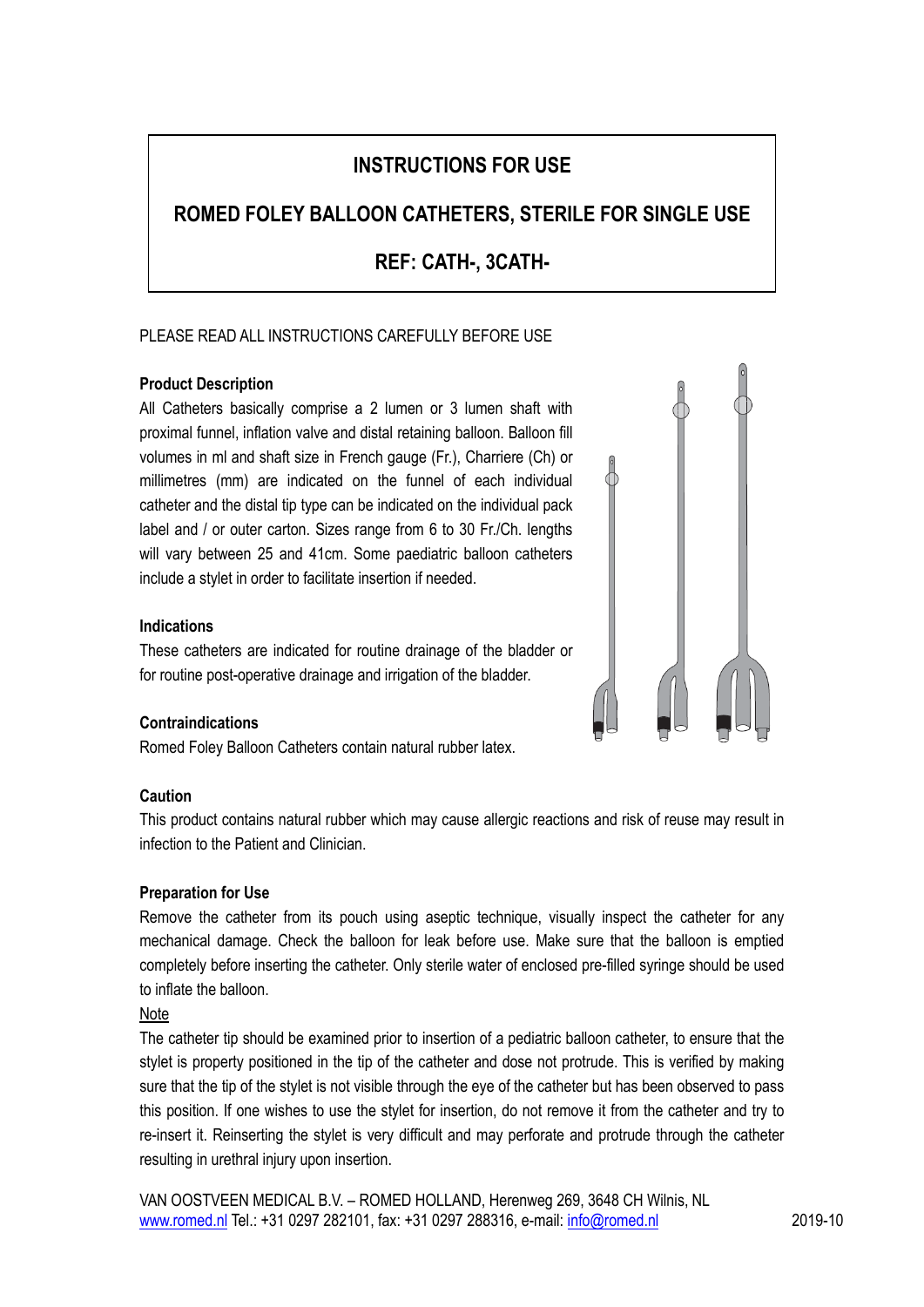#### **Instructions for Use**

Lubricate the catheter using a water based lubricant or gel with or without local anaesthetic as required, petroleum based lubricant should not be used as they will damage the products and may cause the balloon to burst. Using sterile technique as indicated in published literature, insert the catheter fully into the urethra ensuring that the balloon is beyond the bladder neck.

#### Note

Withdraw the stylet after correct paediatric balloon catheter placement has been determined. Be careful to avoid dislodging the catheter while removing the stylet. The stylet should be removed before inflating the balloon. Make certain that the catheter does not move from the bladder after removal of the stylet. A Luer syringe or for some catheters a Luer lock syringe may be used to inflate the balloon.

Inflate the balloon with sterile water or use the enclosed pre-filled syringe. The capacity of the balloon is indicated on the funnel of the catheter or on the label of the packaging. Do not overinflate. Ensure function by checking for urine flow from the drainage funnel.

To deflate the balloon prior removal, insert a Luer syringe or a Luer Lock syringe as appropriate. Aspirate the syringe gently to remove the inflation fluid. Do not use excessive aspiration on the syringe during deflation as this may cause a vacuum collapse of the inflation lumen which may impair normal drainage.

Having fully emptied the balloon, inflate it again with 2 ml air to prevent distal balloon folds.

This device falls under class IIa, hence the usage is maximum 14 days and not considered for continuous use with second new device.

The inflated balloon hold the catheter in the bladder. If the balloon loses liquid, e.g. by diffusion of the filling liquid through the balloon membrane, the catheter can, with time, slide out of the bladder accidentally. In order to prevent this danger, the inflation liquid should be withdraw from these catheters at least once a week and the balloon filing volume.

#### **Potential Complications**

The stylet may be difficult to remove if the paediatric balloon catheter is bent or kinked in the urethra. If difficulty is encountered aspirating the balloon with a syringe, a rare and infrequently reported event, the leg of the catheter with the value should be cut with a sharp scissors at the bifurcation or the balloon ruptured according to established procedures reported in medical literature. Should it be necessary to rupture the balloon, care must be taken to remove all fragments from the patient. Incorrectly positioned catheters can cause urethral damage if the balloon is inflated within the urethra. Irritation of the urethral mucosa, blockage of the catheter due to encrustation and catheter induced infections are documented complications with some catheter materials and patients.

The patient should be routinely monitored in accordance with accepted procedures and the catheter remove after a suitable interval as determined by a Clinician or other suitably qualified personnel.